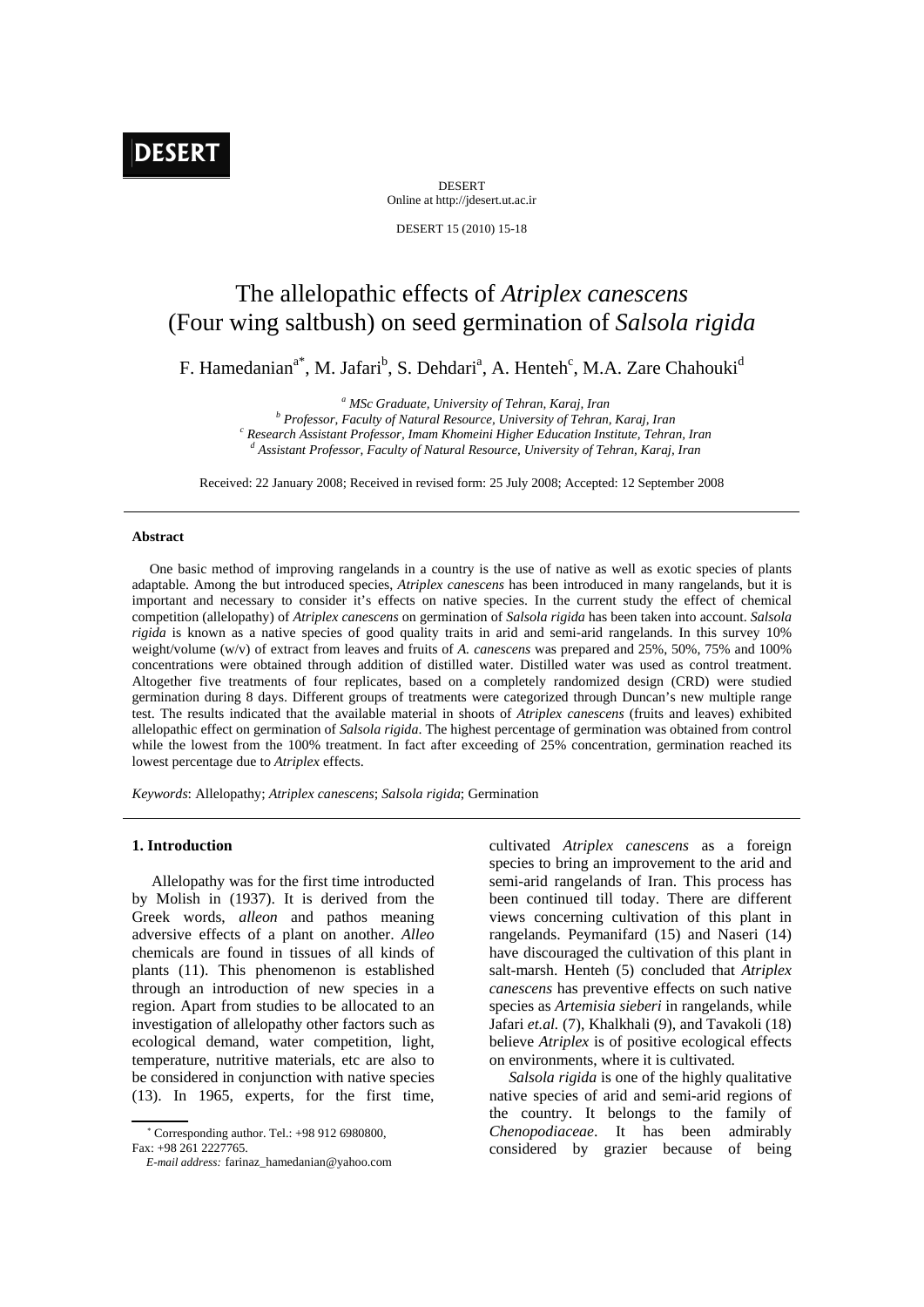desirably grazed by livestock. The weight of livestock as well as milk quality has been reported to increase through grazing of this plant. Unfortunately, and because of an extensive grazing and other demolition factors of rangelands, density of this plant has been decreased, and there are only wooden remains, without any shoots being left in the region  $(13)$ .

 *Atriplex canescens* is a good forage for sheep and goat, especially goats desire it more, but it is a moderately palatable feed for cattle. The process of degeneration of the worthy *Salsola* species in rangelands where this species is present calls for preventive destructive, and promotion of improvement measures. Comprehensive studies regarding chemical (*allelopathy*), and non-chemical competition (water, light, nutritive materials, …) are to be conducted taking into account the improved, as well as native species.

 The current study has been conducted to study the *allelopathic* effects of fruit and leaf extracts of *Atriplex canescens* on germination of *Salsola rigida* seed as a native species. The purpose is to consider a proper management of cultivating foreign species of *Atriplex canescens* in regions where *Salsola rigida* is present as a native species.

#### **2. Materials and methods**

 An investigation (*allelopathic* effects of *Atriplex canescens* on germination of *Salsola*  seeds) was conducted in germinator conditions in the laboratory. In order to prepare an extract of *Atriplex canescens* species, the shoots bearing fruits and leaves were collected from Zarande Saveh region in October 2006 (end of growing season) dried in open air, then ground into powder form. In a next stage the powder prepared from *Atriplex canescens* was mixed with distilled water (1 portion of powder and 9 portions of distilled water). The 10% weight volume aquatic solution mixture was used to follow the tests after a pass time of 72 hours. The desired concentrations, namely: 25%, 50%, 75%, and 100% were prepared through addition of distilled water. Petry dish and filter paper were employed for seeds to be grown on. Each petry dish contained 38 seeds. Germinator temperature was set 25 at 25˚C. The experiment was conducted as based on a completely randomized design (CRD) with 5 treatments each of 4 replicates. The number of germinated seeds were recorded during an 8 day duration (Table 1).

| Table 1. The variance analysis results of <i>Allelopathic</i> Effects of <i>Atriplex canescens</i> on Seed Germination of <i>Salsola rigida</i> |
|-------------------------------------------------------------------------------------------------------------------------------------------------|
|-------------------------------------------------------------------------------------------------------------------------------------------------|

| --------------- | -------<br>----------------   | .<br>-------          | -------------- |                | --------------------- |
|-----------------|-------------------------------|-----------------------|----------------|----------------|-----------------------|
| Source          | $\mathbf{u} \cdot \mathbf{r}$ | Sum of squares        | Mean square    |                |                       |
| reatment        |                               | 3.0882                | 0.7720         | 22.27<br>ے ۔ ب | 0.0000                |
| Error           |                               | 0.4646                | 0.0332         |                |                       |
| Total           | 10                            | 5527<br>J.JJ <i>L</i> |                |                |                       |

 Variance analysis test was used for analyses, while Duncan Test being employed for grouping of treatment means. Statistical analysis was performed using Minitab statistical software, and logarithms employed to transform the data.

## **3. Results**

 The results of variance analysis showed that the extract of *Atriplex* leaf and seed affect the germination of seed, in *salsola*.

 As indicated in Table 1, the concentration effect of *Atriplex canescens* extract on germination of *salsola rigida* is significant at a level of 1% (p<0.01).

 According to Table 2, it can be seen that there is no significant difference observed in germination for control as well as for 25% treatment, so the control and 25% treatments stand in one group (a), but there were significant differences observed between control and 25% on the one hand, and 50%, 75%, and 100% treatments on the other. There were no significant difference observed among 50%, 75% and 100% treatments (b) as germination is concerned.

|           | Table 2. A comparisons of germination percentage in treatments |  |  |
|-----------|----------------------------------------------------------------|--|--|
| Treatment | $Mean + S.E$                                                   |  |  |
|           | $1.4 \pm 0.12$ a                                               |  |  |
|           | $1.21 \pm 0.04$ a                                              |  |  |
|           | $0.43 + 0.44$ h                                                |  |  |
|           | $0.78 \pm 0.08$ b                                              |  |  |
|           | $0.4 \pm 0.03$ b                                               |  |  |

Table 2. A comparisons of germination percentage in treatments

1: Control treatment, 2: 25% treatment,

3: 50% treatment, 4: 75% treatment, 5: 100% treatment.

Similar Letters denote no difference between (among) groups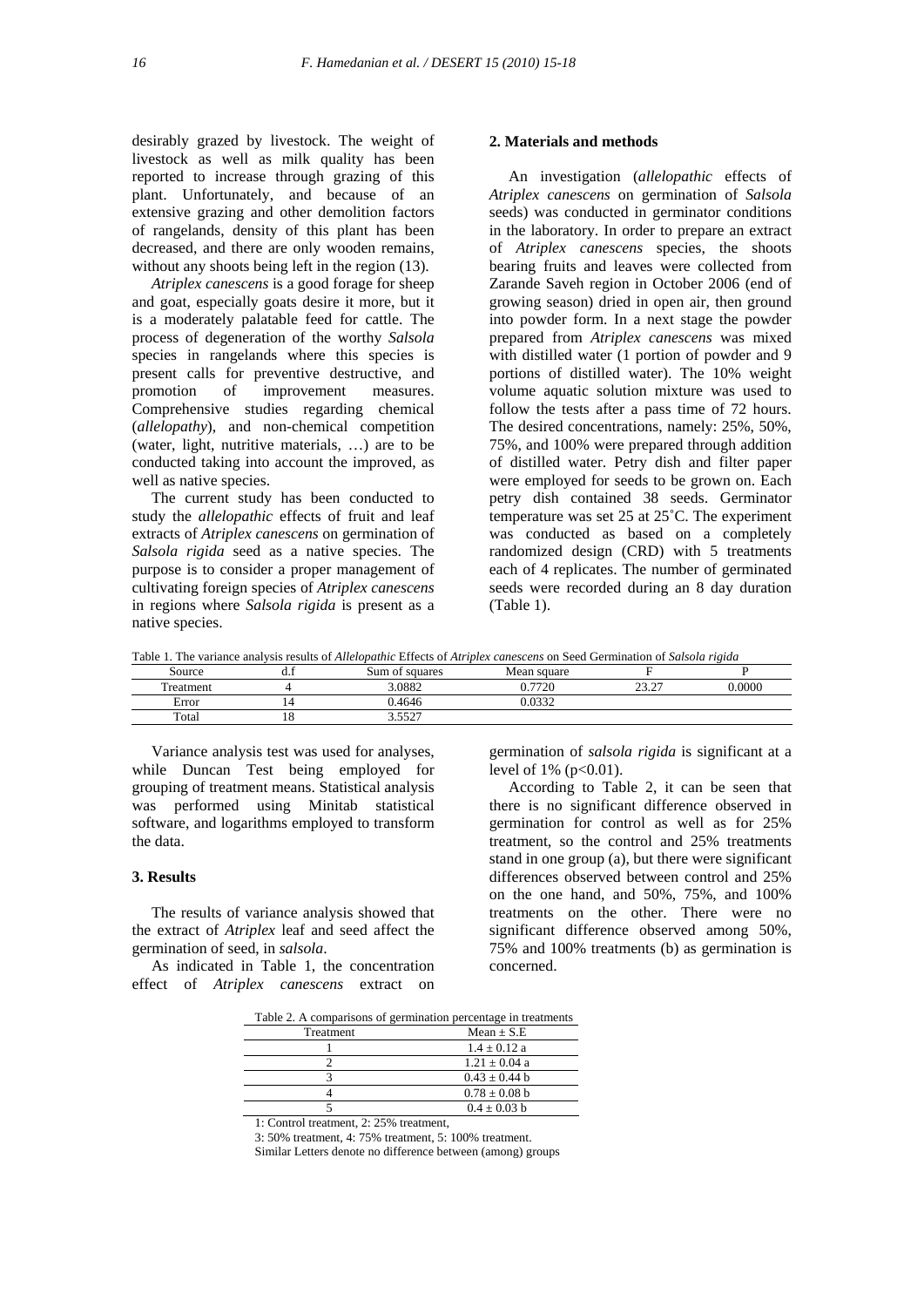The first significant difference become evident between control and 25% treatments with the 50% treatment.

Finally it was determined that the highest percentage of germination occurred in the case of control and 25% treatments and while the lowest in the case of 100% treatment.

## **4. Discussion and conclusion**

 The results indicated that the shoots (fruits and leaves) extract of *Atriplex canescens* have allelopathic effect on germination of *Salsola rigida*. Henteh *et al*. (5) reported that *Atriplex canescens* had allelopathic effect on germination of *Artemisia sieberi*. Allelopathic effects of different *Atriplex* species have also been reported by Davis (2).

 Kiarostami (9) in his study concluded that the reactionary effect of aquatic extracts of various weeds differed significantly among different weed species. Hejazi *et al*. (3) in their study point to the fenolic exudations of wheat root in irrigation water to exert the most fenolic effect on growth and yield of sunflower seed. Samadani *et al.* (17) during an evaluation of allelopathic effects of different species from genus *Artemisia* on wild oat seed germination and on embryo growth, discovered the most preventive effect to belong to *Artemisia auchari*. In the present study results indicate that the highest percentage of *Salsola* germination occurs in control and the lowest in 100% treatment and therefore the germination percentage decreasing with an increase in extract concentration.

 Askham *et al*. (1) and Jeferson *et al*. (8) have also reported the existence of saponin in *Atriplex* plant organs and it's preventive effect on germination of seeds in other plants.

 In generally it can be stated that *Atriplex* exerts allelopathic effects on germination of *Salsola rigida* seed. It has significant preventive effects on the seed germination when over 50% concentrations and this effect becomes more severe with an addition of concentration. As a result, in management and rangeland improvement, the allelopathic effect of plants should be taken into consideration. Allelopathic effect could affect rangeland plant cover structure in the long run and could result in the extinction of some species. So researchers should study allelopathic effects of species on each other. It should be noticed that this experiment was performed in a completely controlled environment and the result may not be applicable in natural environment because of the existence of other affecting factors. Also in order to better realize and more accurately find out about the effect of *Atriplex* plant on *Salsola*, different concentrations of the extract can be tested. It is also suggested to study the allelopathic effect of *Atriplex canescens* on other plant species of the region as well.

## **Acknowledgments**

 This research was funded by faculty of Natural Resources (Seed Laboratory), University of Tehran, with many thanks to Dr Eatemad.

#### **References**

- Askham , L. R ., & D. R. Cornelius, 1971. Influence of Desert Saponin on seed Germination, *Journal of range management* , 27: 439 - 442.
- Davis, A. M. 1981. The oxalate, tannin, crude fiber, and crude protein composition of young plants of some *Atriplex* species, *Journal of Range Management*, 34:  $329 - 331$
- Hejazi, A., Seyed M. Ghasemi and Seyed M. Hosseini. Mazinani, 2001. The probability allelopathic studying of wheat root, cotton and sunflower on different stages of growing performance of sunflower seed. *Journal of Pajouhesh-va-Sazandegi*, Volume 14, 2:  $88 - 94$ .
- Henteh, A., 2003. Investigation of effects of *Atriplex canescens* cultivation on soil and native vegetation (case study: steppe ranges of Zarand Saveh). Ph.D. thesis of range science, Natural Resources Facaulty, University of Tehran.
- Henteh, A., N. Zargham, M. Jafari, H. Mirzaii Nadoushan and M.A. Zare. Chahouki, 2004. Investigation of Allelopathic effects of *Atriplex canescens* on seed germination of *Artemisia aucheri*, *Iranian Journal of Natural Resources*, volume: 75, 4: 813 – 819.
- Huang, Z., T. Haig, An. M.J. Pratley, 2003. Correlation between phytotoxicity of annual ryegrass (*Lolium rigidum*) and production dynamics of allelochemicals within root exudates of an allelopathic wheat. *J.Chem. Ecol*. 29: 2263-2279.
- Jafari, M., Seyed M. Chalak, Haghighi, Seyed H. R. Habibian and H. Azarnivand, 2003. Investigation of some effects of *Atriplex lentiformis* on properties of vegetatin in cultivated models, *Iranian Journal of Natural Resources*, Volume 56, 3: 301-306.
- Jefferson, L. V. & M. Penacchio, 2003. Allelopathic Effects of Foliage Extracts from four *chenopodiaceae* species on seed Germination, *Journal of Arid Environment*, vol:55, No: 2 (275-285).
- Khalkhali, Seyed A., 1996. Investigation of intraction effects between soil and vegetation characteristics in two cultivated regions of *Atriplex canescens* (case study: steppe ranges of Zarand Saveh). M.Sc. thesis, range science, *Iranian Journal of Natural Resources*, University of Tehran.
- Kiarostami, Kh., 2003. Allelopathic effect of some weeds on germination and growing of different kinds of wheat plants, *Journal of Pajouhesh-va-Sazandegi*,  $61: 66 - 73$ .